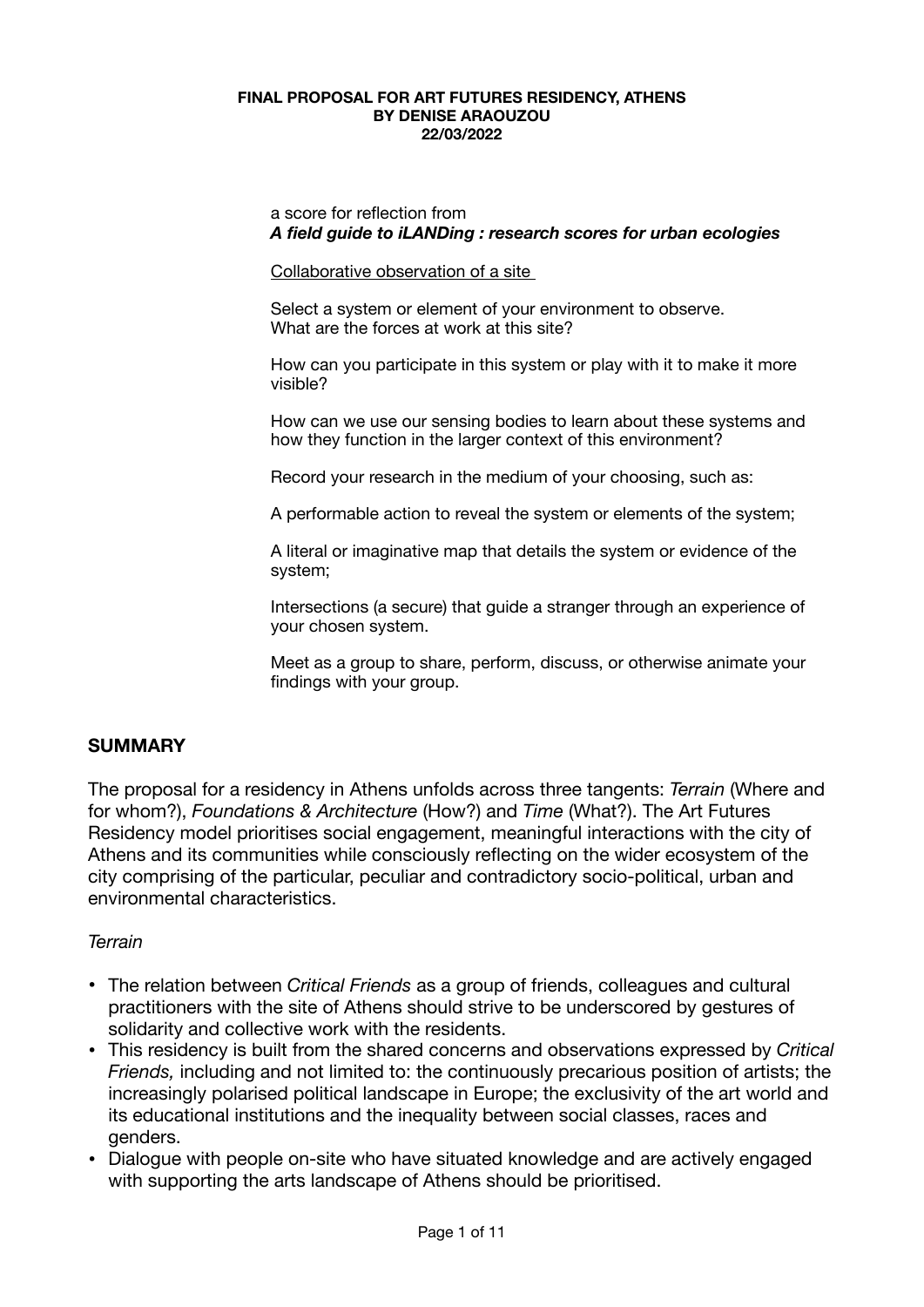# *The Foundations & Architecture*

- Mentorship program to be developed and carried out by one or more Critical Friends member to cater to and support the resident's practice and needs during their stay.
- Focus on applicants that demonstrate an active interest in engaging with the local arts scene, culture and/or socio-political landscape.
- Strive for minimising the carbon footprint of the residency's operations. Further support can be found on [Julie's Bicycle](https://juliesbicycle.com/), [Ki-Culture](https://www.kiculture.org/ki-books/) and [CIMAM](https://cimam.org/sustainability-and-ecology-museum-practice/cimams-toolkit-on-environmental-sustainability/), [On the Move.](https://on-the-move.org/resources/funding/gala-funding-guide-arts-and-culture-projects-related-environmental-sustainability)
- Work towards becoming part of a community instead of operating as an isolated entity.
- Meanwhile, foster an international network that allows for plurivocal cultural exchange facilitated through this residency. For example, [Onassis-Air](https://www.onassis.org/initiatives/onassis-future/residencies/onassis-air/collaborations) is a residency in Athens with some international collaborators.
- The residency's architecture relies on interconnectedness, synthesis, emergence, feedback loops and causality.

# *Time — What*

- The time duration will determine the objectives and output of the residency's activities.
- Application requirements to state overall project needs can save time if the residency coordinator is able to plan ahead.
- In the case of this two-month residency, consider how to develop a residency structure that continues to unfold and happen beyond its limited timeframe.
- What Art Futures could focus on supporting residents create, could be *tools* that are developed in collaboration with a local initiative, space or organisation based on locally identified needs and urgencies.

## **SITUATING THE RESIDENCY: THE TERRAIN**

Build this residency with reciprocity in mind. Your relationship - as *Art Futures' Critical Friends -* as a group of friends, colleagues and like-minded individuals, with the site of Athens should be a gesture of solidarity. Consider how this ecosystem will transform you before you think about what you want to bring into it, and reflect on what already lives within this cultural landscape. Think also of the conversations you want to cultivate and amplify. Converse and respond to what is already there and develop alongside it. Donna Haraway explains in her seminal essay, Situated Knowledges (1988), "Accounts of a 'real' world do not, then depend on a logic of 'discovery' but on a power-charged social relation of 'conversation'. The world neither speaks itself nor disappears in favour of a master decoder."

Surely many of your concerns and priorities as a group of cultural experts resonate with many working and living in Athens. Building a situated residency, means becoming part of a community, not operating as an isolated entity. This residency, much like a new organism emerging into an existing ecosystem, should entangle itself with the city's fabric, yet locate its specific role and place in the community, what is called in ecology studies - an ecological niche. Art residencies act as both hosts and mediators for the resident generating interactions with other 'organisms' within and beyond the arts. The series of interactions with the city will shape the 'organism' that will be this residency. Critical reflection on the site, your objectives and approach will not only identify the ecological niche you can carve out for the Art Futures Residency, it will also allow you to build this residency mindfully and ensure its sustainability beyond the two-year pilot program.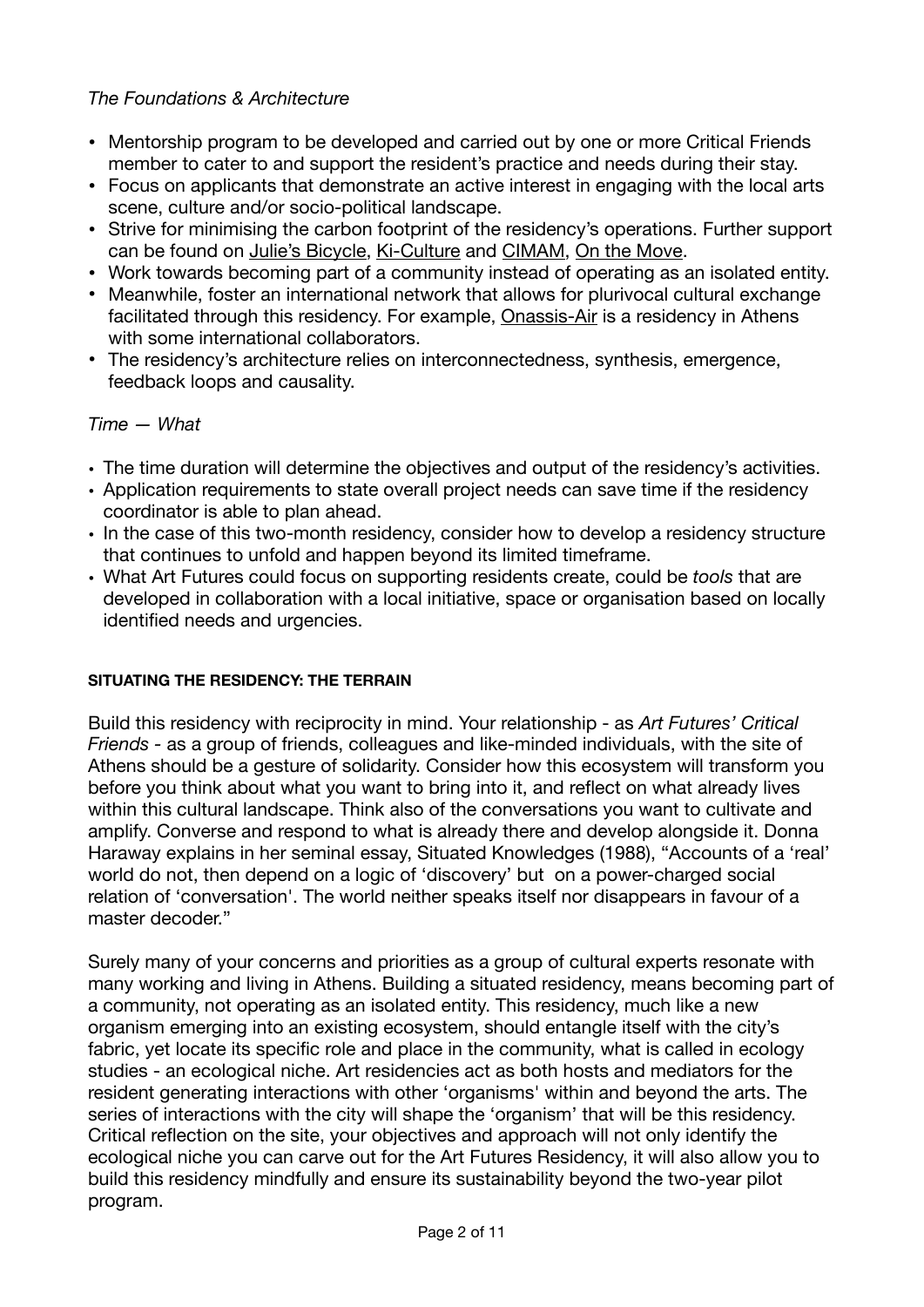*Questions for reflection* 

*What do you know about Athens? Have you been to Athens? Which memories stayed with you? Consider your role within this complex ecosystem and the alliances you want to create. Would you like to be facilitators, mediators, sponsors, mentors, educators? How are you reading the site and who is describing it to you? Who are you learning from about art, life and struggles in Athens?* 

#### **FRAMING THE RESIDENCY: THE FOUNDATIONS**

The only constant is change. Octavia Butler, Parable of the Sower (1993)

On the 14th of January 2021, Critical Friends gathered to reflect on their shared concerns and observations about the continuously precarious position of artists; the increasingly polarised political landscape in Europe; the exclusivity of the art world and its educational institutions and the inequality between social classes, races and genders. Despite the grey skies ahead, the report demonstrates a deeply-seated belief and trust in the ability of the arts not only to bring about social transformation, but of their unmatched skill in proposing other ways of being, thinking and living.

Indeed, artists are skilled at challenging hegemonic narratives and at proposing alternative realities - often unthinkable to most of us. They are gifted at creating environments that help us relate to one another. They make space that allows us to negotiate and accept our differences. They can be savvy organisers and enablers of radical change. Creative minds are also remarkable problem-solvers. We are living through multiple crisis, yet, the sheer energy and enthusiasm for a narrative change repeatedly demonstrated by critical thinkers, climate justice movements and artists to name a few, point to the fact that there is ample reason to remain hopeful and engaged. Our future depends on an immediate and global effort to reconcile our relations to our planet. Scholars, educators, scientists, among others have admitted that the extent to which we mobilise in pursuit of a fairer future for all life on this planet, lies in the ability of creatives to inspire and make visible the invisible.

Critical Friends have shared concerns and a common goals. I have developed the residency proposal bearing in mind the three themes proposed in this report: towards a new canon; towards a new language and towards empowerment. Author Octavia Butler reiterated Greek philosopher Heraclitus when she wrote "the only constant is change". Her words and work have rung truer than ever since the pandemic started. By embracing fluidity and flexibility, organisms are more readily prepared to respond to continuous change. Agreeing on new canons could be counterproductive to collective efforts of embracing and preserving a multiverse of voices, cosmologies and perspectives that make our world so wonderfully diverse. We are inhabiting a world that is continuously changing, a word full of stories and truths. The canon inherently resists change and what we urgently need now is change.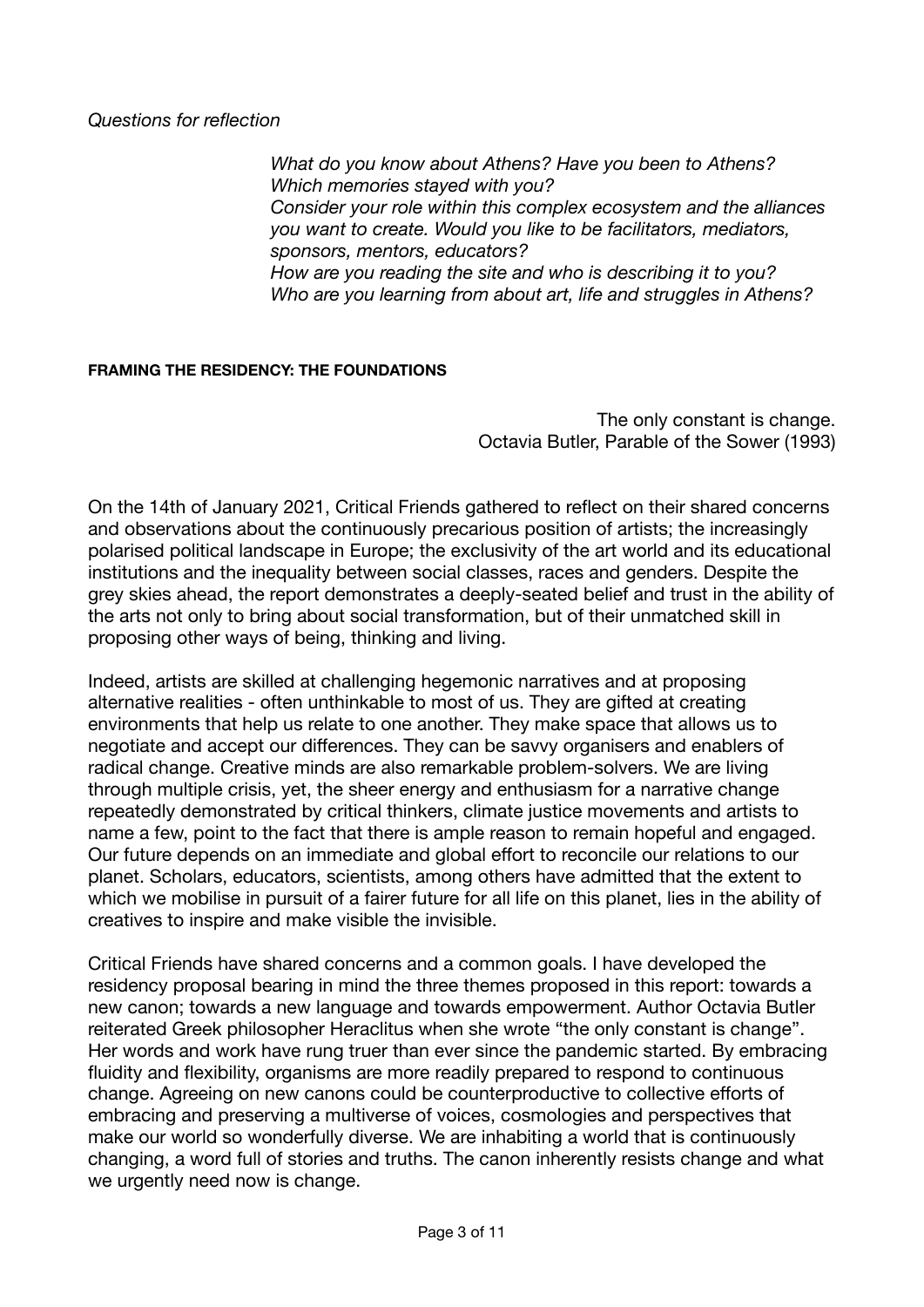Even though technological and scientific advances continue to awe us with increasingly detailed accounts of how ecosystems operate, Western societies do not show signs of changing behaviour to put an end to the sixth mass extinction or the worrying pace of ecological collapse happening before our very eyes. Keto & Foster (2020) rightly point out, "We may have more knowledge of the ecology of nature than ever, but what does this knowledge mean to us? It is as if we were watching this mechanical machine called nature from a distance." The gap between knowledge and behavioural change has baffled educators for decades now and scientists acknowledge the limitations of their field. Instead, artists' vocabulary and tools are able to generate relational and immersive experiences, somatic practices and sensorial environments that are more likely to attune us to the wealth of life, human and non-human we are connected and dependent on.

## *Questions for reflection*

*How would you like to support this community? Who are you giving space to create? Should residencies be sites of care and inspiration for the artists? Should residencies be sites of refuge? What responsibilities do residencies have towards the artists, as content-makers? What can you offer Athens individually and collectively? Which communities do you want to be part of?* 

# **THE RESIDENCY'S ARCHITECTURE**

The three-year pilot program unravels along three intersecting axis. Each application call will focus on a specific theme revolving around a core subject matter to be decided collectively, between Critical Friends and the curators invited.

Some ideas on what the thematic applications could focus on include: deep mapping, place-making practices, urban ecology studies, geopoetics, somatic and sensory practices, global citizenship pedagogies, community-building and notions of nourishment.

While each iteration will shape the focus of the application call, it is important that these three 'chapters' remain porous throughout the three years allowing for former, present and future residents to meet, or even collaborate and for a cross-pollination of networks and practices to continue taking place even after the residency is over. For example, by placing each resident in communication with the previous one - from sharing tips, to experiences these encounters could prove interesting for participants (especially foreigners) and important for fostering a sense of community within the residency's ecosystem.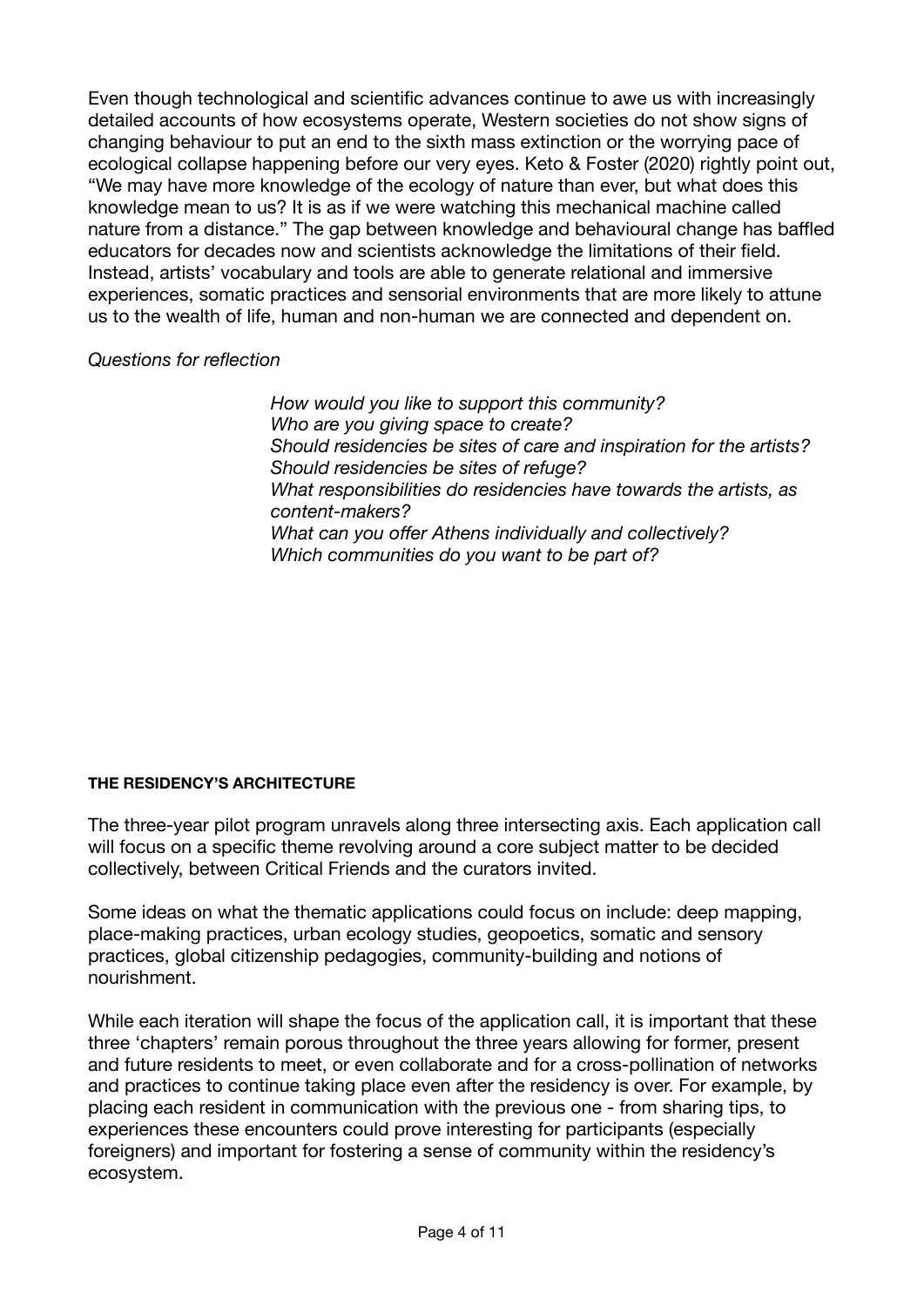## *Interconnectedness*

Foster partnerships and collaborations between art institutions and Greek and/or Athensbased artists, and vice versa. Prioritise co-creation and collaboration with local stories, ideas, initiatives and efforts.

## *Synthesis*

Focus on trans-disciplinary collaboration and challenge the notion of the solitary author. Choose participants who are eager to create collectively with peers in Athens.

#### *Emergence*

Develop relations with local arts initiatives, grassroots movements, other arts residencies and exhibition spaces to host and develop public programming and activities. Begin by building small, easy to execute collaborations.

#### *Feedback loops*

Request feedback from participants and collaborators to better understand how to develop and improve the residency's practices.

#### *Causality*

Consciously revisit the positive and negative impacts the residency has had on its community, neighbourhood and residents at the conclusion of each iteration.

To maintain an enduring, open and meaningful translocal conversation through this residency, attempt to foster close interrelations between cities, countries and cultures, while continuously questioning your position and agency in this. Consider for example, the extend that cultural practitioners in these two very different contexts experience the same challenges. Furthermore, reflect on and compare the support infrastructures available, or not, for the artists in these two contexts. These translocal collaborations can manifest in the exchange of financial or creative services, resources, or networks.

Critical Friends are united by common concerns and your individual interests are informed by a variety of skills, expertise, knowledge and experience. In order to develop a supportive structure within the residency, in the ethos you have laid out in your report of January 2021, I recommend that you learn from the complexities, particularities, urgencies and practices of the city and its artistic landscape and reflect on how you can contribute to this residency as a collective body and as individuals. One way could be through developing a mentorship program responding to and catering to each resident's practice and needs.

## *Questions for reflection*

*How will you choose whom to support? Which biases inform these decisions? How can you support transdisciplinary arts practices? How can you foster new ways of engaging through art practices? Are there any limitations to the practices that can be synthesised and merged?*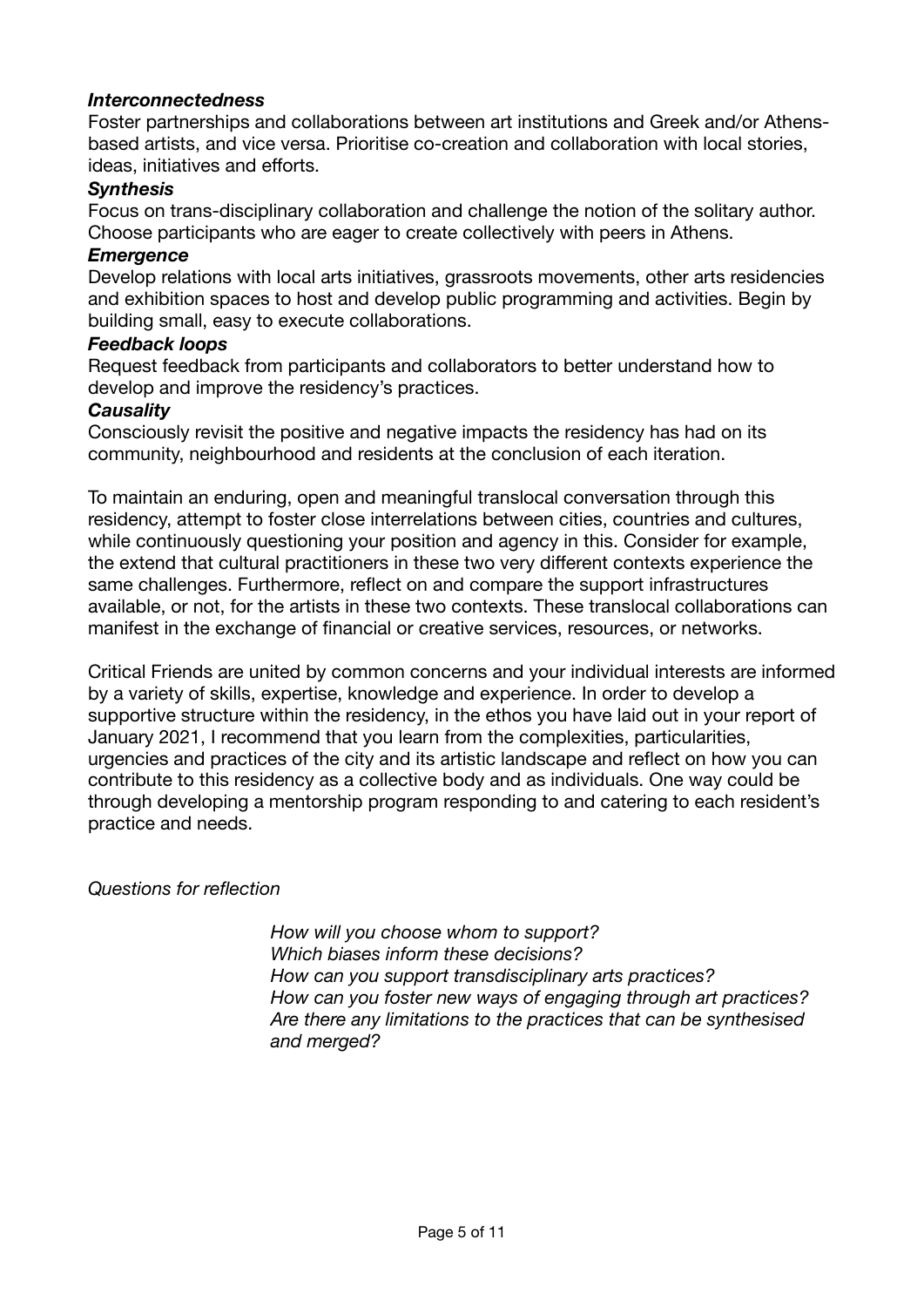#### **TIME DETERMINES THE OBJECTIVE**

There is an urgent need to rethink the residency model. There is an urgency to rethink its extractives properties and the pressure it exerts on the creators to produce an outcome within a specific timeframe. The debate surrounding residencies focuses on the aspect of time and the way in which this limitation informs how both institutions and residents operate within it. Ongoing conversations call for slow residencies that last from three to eleven-month long periods which allow meaningful engagement with the site.

Therefore, in the case of this two-month residency, we should question how to develop a residency structure that continues to unfold and happen beyond its limited timeframe. One way of going about it is to think of the participants' engagement as planting seeds that can continue to grow even after they are gone and the city that has hosted them can benefit from its flourishing.

This approach then brings us to the question of what planting seeds could mean. I propose that the outcomes of these residencies are *tools* that are developed by the invited artists, scientists, researchers or writers in collaboration with a local initiative, space or organisation based on locally identified needs and urgencies.

These tools could be in the form of storytelling practices; architectures of exchangeeconomies (meaning a common fund where skills and services are exchanged); constructing outdoor cinema or community garden spaces; place-making in the urban fabric; initiating a food bank; developing a materials bank where artists can drop materials they no longer use in exchange for other types of materials and so on. Artists developing situations, rituals, or even tools that can become part of daily life, or can be integrated in the fabric of the city, can be likened to a process of coevolution.

Responding realistically to this time constraint while engaging meaningfully can be challenging for a resident, especially if they are new to the city. Therefore, assistance from the invited curator and/or residency facilitator should be made available even before the resident's arrival. This could mean for example, assisting in organising site-visits, facilitating conversations, locating production studios. This is where the applicant's proposal will be helpful in preparing the residency to better understand and anticipate how they can help so little time is wasted.

On the other hand, residents should not be obliged to produce something concrete and should have the option of engaging with the city ephemerally. However, meaningful engagement should be the applicant's priority. Either during the residency, or to conclude, a public event would create possibility for the public to get to meet the residents, their work and the residency's activities.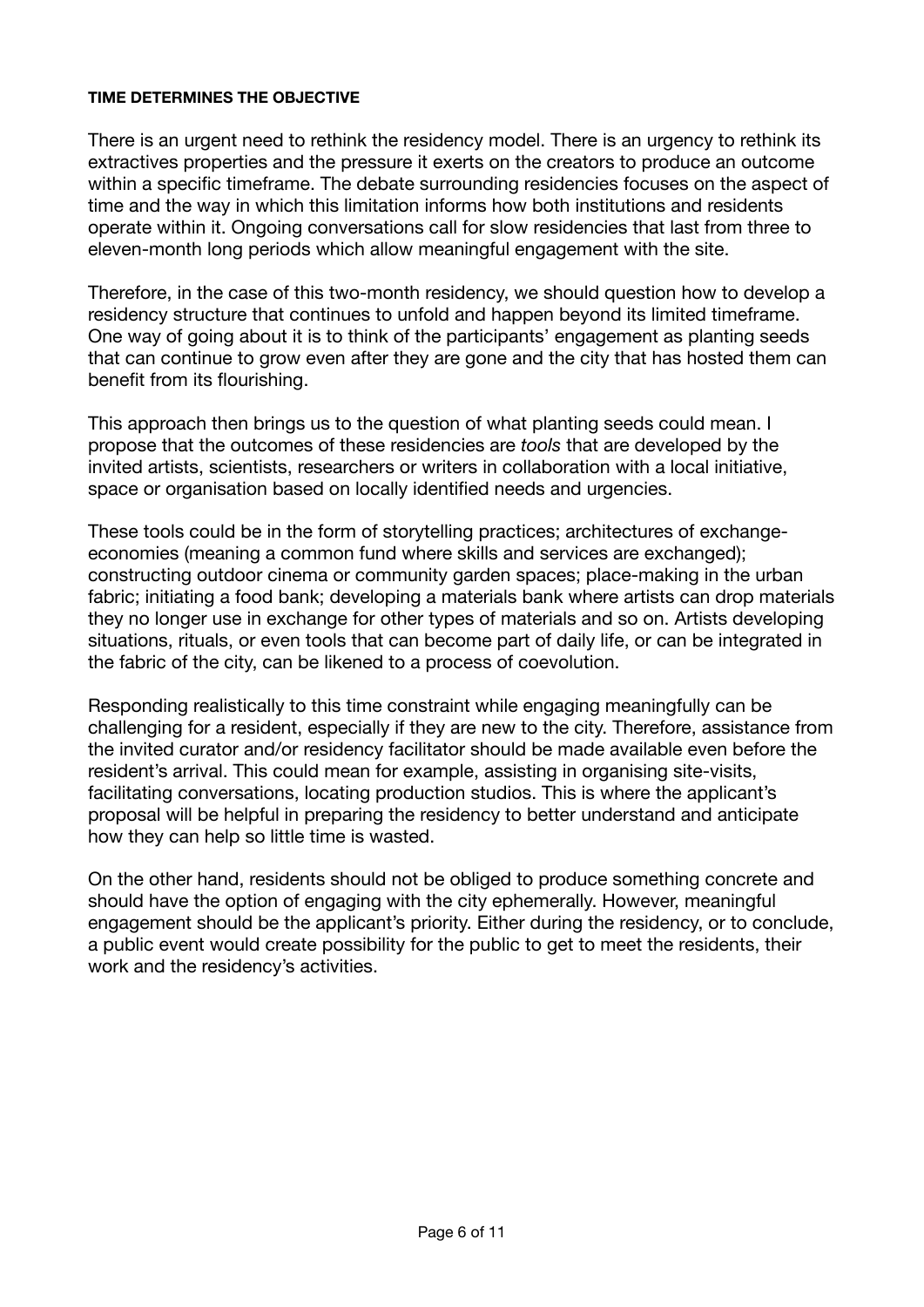# Call for Applications

## **PREPARATION**

- Timeframe for accepting applications should be around 7 weeks as the residency is unknown for the moment, allowing for enough time for the call to circulate.
- Communication will be vital in garnering interest for it, especially from more experienced applicants who have semi-established careers. You will need communication partners across Europe to disseminate the call.
- Residency duration 2 months.
- There should be no application fee.
- Clearly communicate Art Futures's mission through this residency program so that future residents can refer to it. They can be articulated briefly on the website and the open call. Stating Art Future's position clearly helps also attract candidates who share these aims.

## **APPLICANTS**

Accept applications from professionals working in the fields of architecture, critical writing, design (product design, graphic design, design research), film, media arts, music and sound art, performing arts, photography, visual arts and curators active in research fields connected to cultural and pedagogical practices. Practitioners engaged in ecosocial transformation are particularly encouraged to apply. Emerging as well as established practitioners can apply.

Note: International or just Europe-based candidates - this depends heavily on available budget resources.

#### **APPLICATION REQUIREMENTS**

- 1. Project proposal (max. 700 words) and a proposed timeline.
	- a. A general outline, referring to one or two objectives the applicant wishes to pursue or explore.
	- b. Candidates must demonstrate an interest in the guiding theme laid out in the Art Futures Residency call and address why their practice or project stands to benefit from being developed in Athens.
- 2. Short biography including a brief description of the applicant's practice (max. 300 words)
- 3. CV (max. 2 pages)
- 4. Digital portfolio
	- a. Selection of four projects
	- b. Work samples should have been completed within the past five years
	- c. Collaborations must be noted clearly and roles must be credited
- 5. Applicant should specify any accessibility needs and requirements.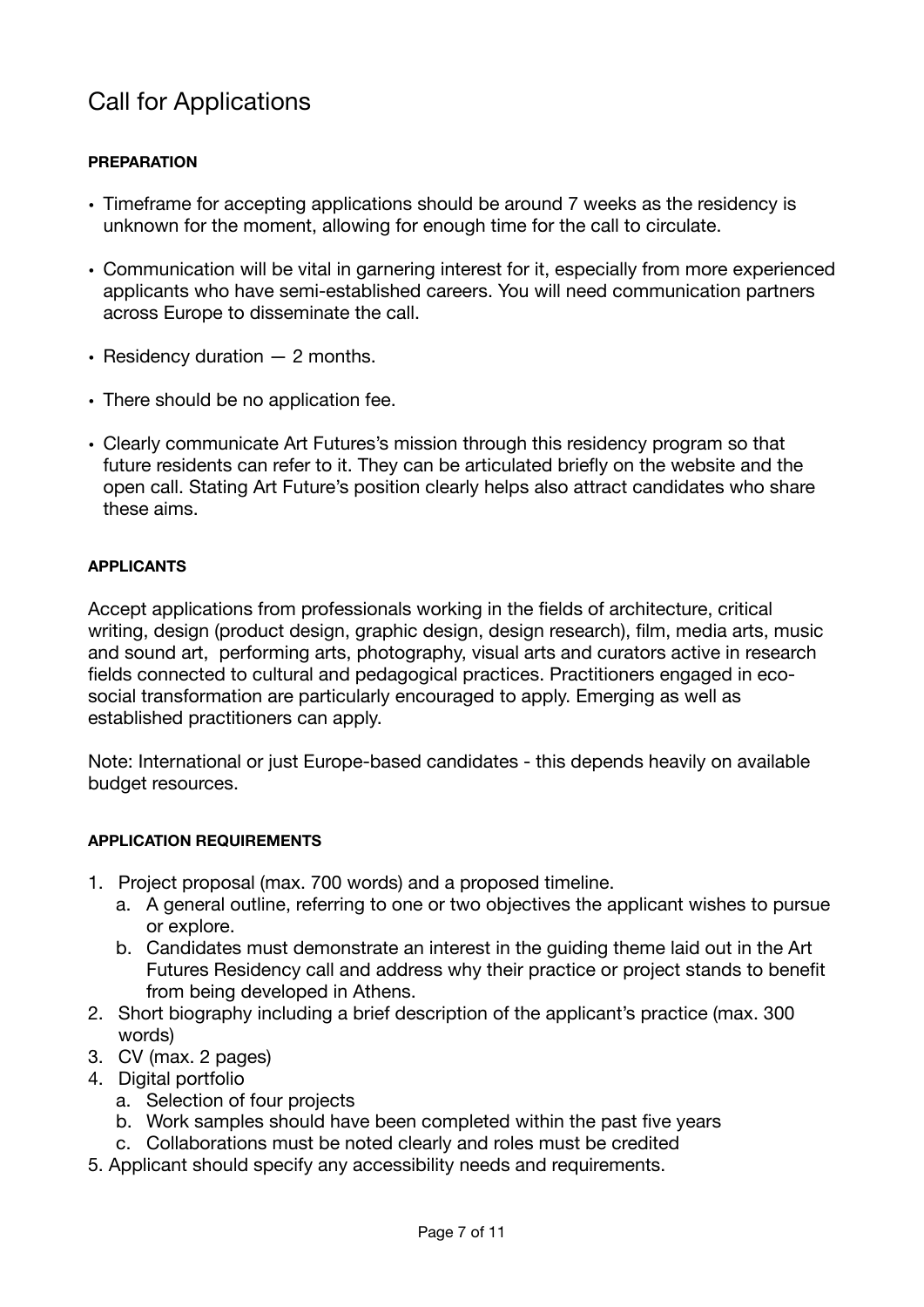#### **SELECTION**

To ensure a fair selection process, participant selection should be done anonymously and overseen by an interdisciplinary jury. The jury, comprised of Critical Friends members, should also include curators, artists and/or other culturally engaged practitioners based in Athens.

#### **BUDGET 1.1**

Budget breakdown per residency running for 2 months, including one collaboration and one event.

|                                                                     | <b>Unit</b>    | Amount   | <b>Total</b> | <b>Notes</b>                                                |
|---------------------------------------------------------------------|----------------|----------|--------------|-------------------------------------------------------------|
| <b>RESIDENT</b>                                                     |                |          |              |                                                             |
| Monthly expenses                                                    | $\overline{2}$ | 700,00 € | 1400,00€     | Figure based on online<br>databases.                        |
| <b>Return Flights</b>                                               | $\mathbf{1}$   | 350,00€  | 350,00€      | Slow travel should be<br>encouraged when possible.**        |
| Visa Expenses                                                       | 1              | 80,00€   | 80,00€       | When/if applicable                                          |
| Materials for production, research,<br>recording, etc.              | 1              | 800,00€  | 800,00€      |                                                             |
| Potential transportation                                            | 1              | 300,00€  | 300,00€      | If applicable                                               |
| <b>EXTERNAL/INTERNAL WORKERS</b>                                    |                |          |              |                                                             |
| Fee for facilitator/curator/mentor                                  | $\overline{2}$ | 1200,00€ | 2400,00€     | Based on full-time work.<br>Resident in Athens.             |
| Fee for collaborator/s                                              | $\overline{2}$ | 1200,00€ | 2400,00€     | Variable amounts. Depending<br>on level of engagement.      |
| <b>PUBLIC EVENT</b>                                                 |                |          |              |                                                             |
| Rental equipment for events, i.e projector,<br>sound system, screen | 1              | 200,00 € | 200,00€      | Very general estimate and not<br>applicable to every event. |
| Catering/Hospitality                                                | 1              | 150,00€  | 150,00€      | Drinks, food - depending on<br>activity.                    |
| Review by guest art critic/curator/<br>journalist                   | 1              | 200,00€  | 200,00€      | Advisable, maybe not in every<br>case                       |
| <b>TOTAL</b>                                                        |                |          | 8280,00€     |                                                             |

*NB. Some expenses will not apply each time and some expenses can also apply only part time. However, fees should be paid to everyone involved and having a production budget available for applicants makes it quite appealing as a residency, hence attracting a lot more applications.* 

*\*\* Funding for travel grants can be found on [on-the-move.org.](https://on-the-move.org/)*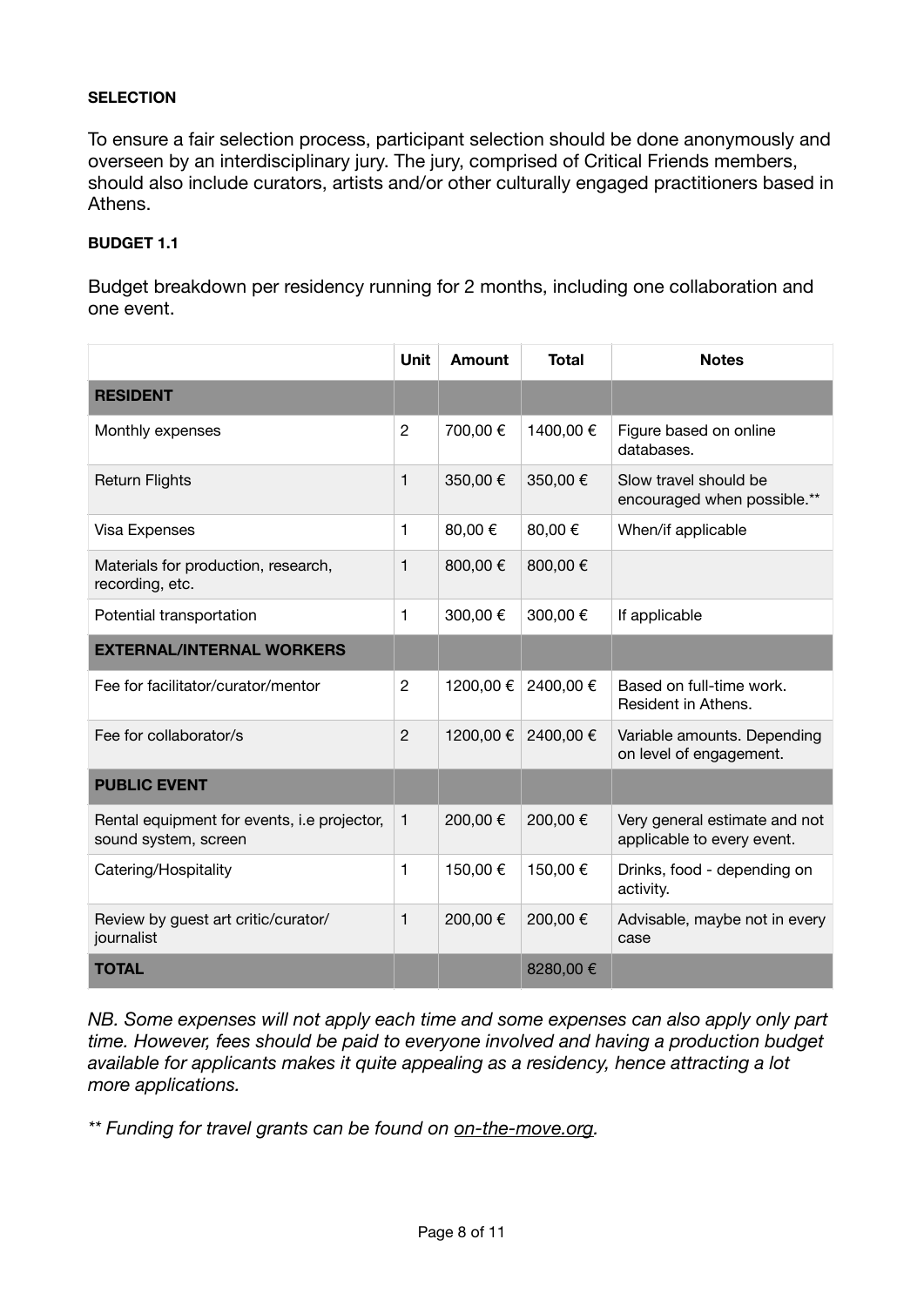#### **BUDGET 1.2**

Breakdown based on available amount.

|                                                   | Unit           | Amount   | <b>Total</b> | <b>Notes</b>                                                                                             |
|---------------------------------------------------|----------------|----------|--------------|----------------------------------------------------------------------------------------------------------|
| <b>RESIDENT</b>                                   |                |          |              |                                                                                                          |
| <b>Monthly Expenses</b>                           | $\overline{2}$ | 700,00 € | 1400,00 €    |                                                                                                          |
| Flights                                           | 1              | 350,00€  | 350,00€      |                                                                                                          |
| <b>Production costs</b>                           |                | 300,00€  | 300,00€      |                                                                                                          |
| <b>EXTERNAL/INTERNAL WORKERS</b>                  |                |          |              |                                                                                                          |
| Fee for facilitator/curator/mentor                | $\overline{2}$ | 500,00€  | 1000,00 €    | Part-time/month                                                                                          |
| Fee for collaborator/s                            | 1              | 250,00€  | 250,00 €     | Fee should correspond<br>to level of contribution.<br>This fee corresponds to<br>very little engagement. |
| <b>PUBLIC EVENT</b>                               |                |          |              |                                                                                                          |
| Rental equipment, drinks,<br>promotional material | 1              | 200,00€  | 200,00€      |                                                                                                          |
| <b>Total</b>                                      |                |          | 3500,00€     |                                                                                                          |

#### **WHAT SHOULD BE OFFERED BY THE RESIDENCY**

Art Futures Residency should provide assistance when and where possible for procuring visas for the artists.

Art Futures Residency should provide networking assistance, communication and administrative care in Athens for its residents.

Art Futures Residency facilitates the outcome by organising in conversation with the resident the public event that is best suited to the resident's output, whether that is a public lecture, exhibition, zine, or app, map, etc. Collaborating with a local space, print shop, community space, gallery space or public space to host one part of the event, would be a good way to build a network and foster a dynamic public.

Art Futures Residency can also help the residents by promoting their work on their channels too including their website, newsletters and social media. Applicants will be encouraged to apply if they see that the hosting organisation has the ability to also help promote their work/research beyond Athens too.

Art Futures Residency can begin looking into offering residents access and resources on sustainable materials for production. i.e develop collaborations with [Future Materials](https://www.futurematerialsbank.com/)  [Bank a](https://www.futurematerialsbank.com/)t Jan Van Eyck Academie and local initiatives.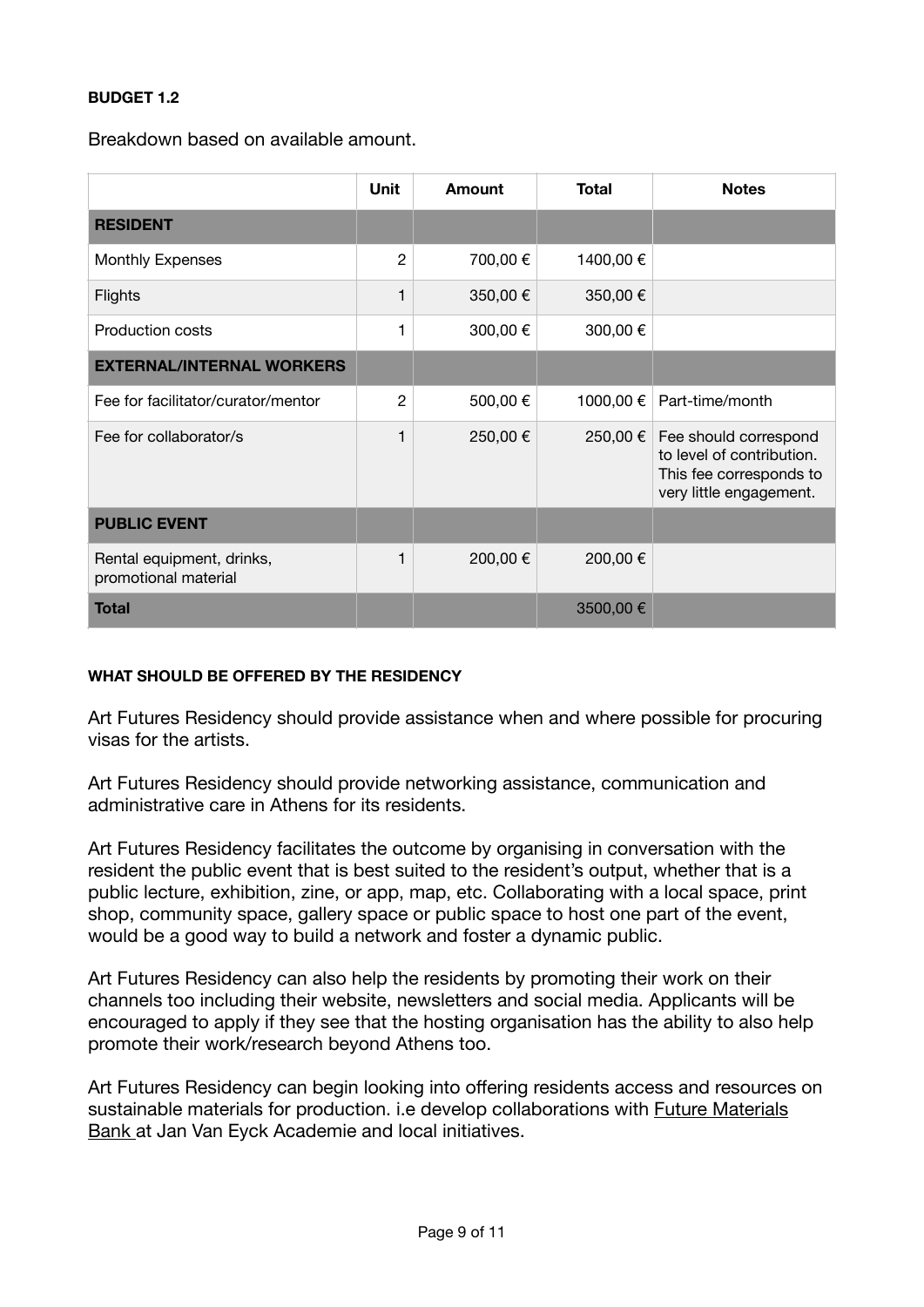#### **FUNDING POSSIBILITIES AND LIMITATIONS**

For clarification, the "you" I am referring to is Art Futures.

For the first iteration, you can forego some of the elements listed in the budget and apply for the necessary funding in due time for the next residency. You mentioned that you would be applying for further funding, so perhaps you are already underway. Funding possibilities and necessities depend on your needs and expectations from this residency. I recommend looking to European grants or establishing collaborations with institutions and organisations that Critical Friends are part of. Usually, EU grants support projects regardless of practice or nationality, such as the Culture of Solidarity Fund by the ECF. For obvious reasons, it has been redirected to supporting projects related to Ukraine. However, securing a partner with no say on who is selected is ideal, albeit hard to find.

Additionally, you could also apply for funding to grant schemes by cultural institutes and/ or ministries that support artists of their nationalities to cover expenses like flights and per diem; a few also offer production budgets. However, on the one hand, this leaves you and the applicant exposed to the grant decision. On the other hand, some applicants will have an unfair advantage over others as some countries have more robust cultural infrastructure than others that you may ultimately favour. All this is underscored by the open call being released well in advance so that you have time to make a selection and apply for funding in time for the residency while also having an administration that can follow up with grant writing and application deadlines. This approach is precarious and messy. Instead, you can approach certain partners through art institutions networks you are close to to help you reach institutions that would be willing to fund the residencies. Depending on the institution, you would probably have to commit to choosing artists from specific countries or regions. Usually, this means excluding creatives who are not from wealthy European countries. Reproducing this dynamic is highly problematic as it is artists from countries that lack this support that residency frameworks should support.

If you intend to create a robust and sustainable infrastructure for all involved, the budget of 3,500 EUR needs to be reconsidered.